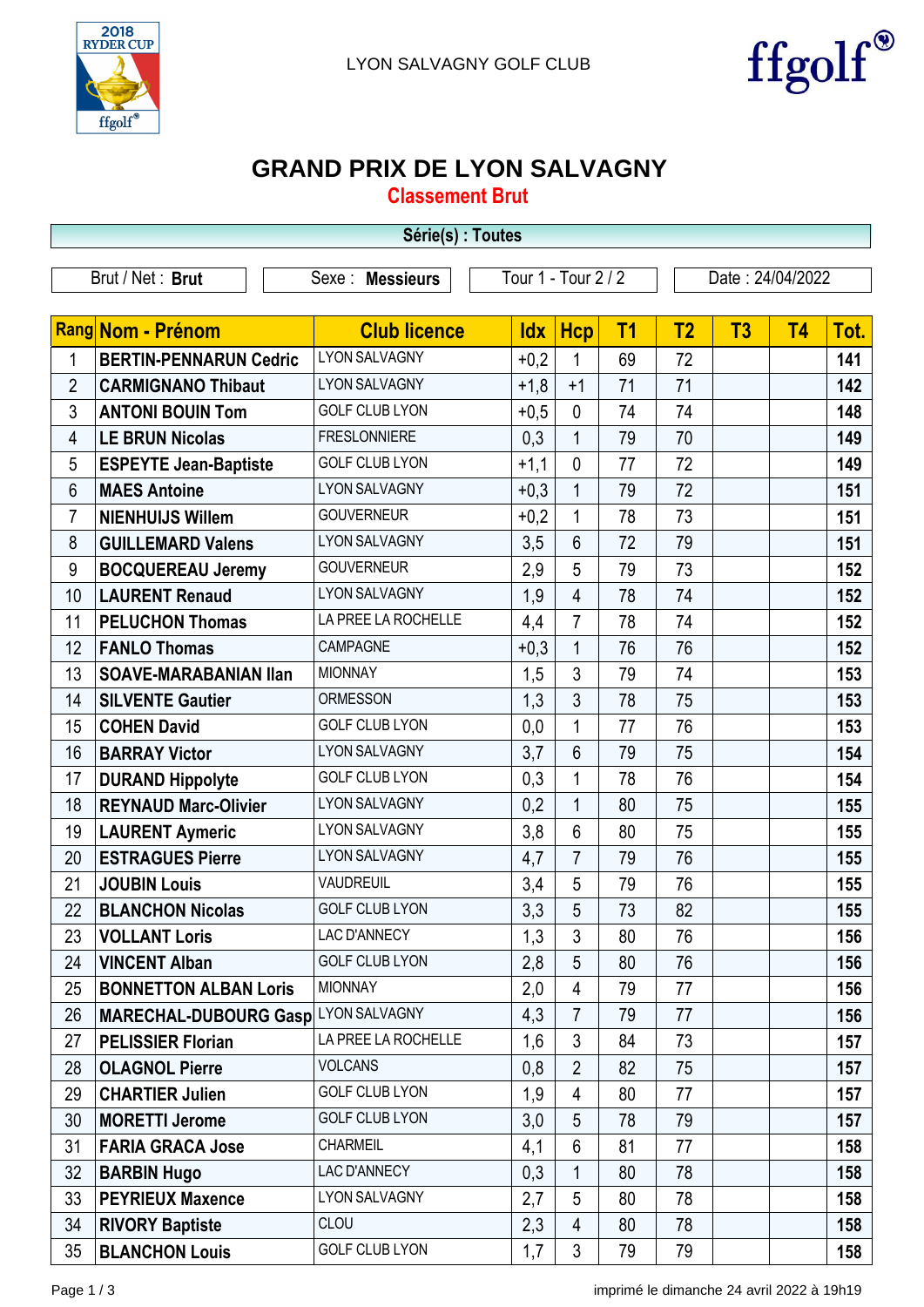|    | Rang Nom - Prénom              | <b>Club licence</b>       | <b>Idx</b> | <b>Hcp</b>     | T <sub>1</sub> | T <sub>2</sub> | T <sub>3</sub> | <b>T4</b> | Tot. |
|----|--------------------------------|---------------------------|------------|----------------|----------------|----------------|----------------|-----------|------|
| 36 | <b>MALINVAUD Arnaud Pierre</b> | <b>GOLF CLUB LYON</b>     | $+1,0$     | $\mathbf{0}$   | 79             | 79             |                |           | 158  |
| 37 | <b>JEANDEY Edouard</b>         | <b>GOLF CLUB LYON</b>     | 1,6        | 3              | 80             | 79             |                |           | 159  |
| 38 | <b>SIMIAN Julien</b>           | <b>GOUVERNEUR</b>         | 0,6        | $\overline{2}$ | 80             | 79             |                |           | 159  |
| 39 | <b>COMBEY Adrien</b>           | AIX LES BAINS             | 3,8        | 6              | 81             | 79             |                |           | 160  |
| 40 | <b>HETZEL Serguei</b>          | <b>ESERY GRAND GENEVE</b> | 5,0        | $\overline{7}$ | 79             | 81             |                |           | 160  |
| 41 | <b>DEROCHE Remy</b>            | LAC D'ANNECY              | 3,4        | 5              | 78             | 82             |                |           | 160  |
| 42 | <b>MARIN-CUDRAZ Edouard</b>    | <b>GOUVERNEUR</b>         | 3,1        | 5              | 77             | 84             |                |           | 161  |
| 43 | <b>CHANTREAU Loïc</b>          | <b>GOUVERNEUR</b>         | 1,1        | 3              | 80             | 82             |                |           | 162  |
| 44 | <b>TASSET Mael</b>             | <b>AIX MARSEILLE</b>      | 1,1        | 3              | 79             | 83             |                |           | 162  |
| 45 | <b>LAURENT Olivier</b>         | <b>MIONNAY</b>            | 2,3        | 4              | 87             | 76             |                |           | 163  |
| 46 | <b>DUTEL Aksel</b>             | <b>LYON SALVAGNY</b>      | 1,4        | $\overline{3}$ | 86             | 77             |                |           | 163  |
| 47 | <b>DRAGESCO David</b>          | <b>MONT D'ARBOIS</b>      | 6,1        | 9              | 84             | 79             |                |           | 163  |
| 48 | <b>YILDIRIM Aydin</b>          | AIX LES BAINS             | 5,5        | 8              | 86             | 78             |                |           | 164  |
| 49 | <b>NAVARRO Martin</b>          | <b>VOLCANS</b>            | 2,3        | 4              | 81             | 83             |                |           | 164  |
| 50 | <b>MILLOT Robin</b>            | <b>STRASBOURG</b>         | 2,7        | 5              | 75             | 89             |                |           | 164  |
| 51 | <b>MAZOYER Clément</b>         | <b>LYON SALVAGNY</b>      | 4,5        | $\overline{7}$ | 84             | 81             |                |           | 165  |
| 52 | <b>NDRI Michael</b>            | CAP D'AGDE                | 2,7        | 5              | 84             | 81             |                |           | 165  |
| 53 | <b>GARRET Jules</b>            | <b>MIONNAY</b>            | 4,1        | 6              | 83             | 82             |                |           | 165  |
| 54 | <b>FORISSIER Eric</b>          | <b>GOLF CLUB LYON</b>     | 4,3        | $\overline{7}$ | 82             | 83             |                |           | 165  |
| 55 | <b>PAUZIE Nicolas</b>          | CLOU                      | 5,4        | 8              | 81             | 84             |                |           | 165  |
| 56 | <b>ROBIN Pierrick</b>          | CHANTACO                  | 4,4        | $\overline{7}$ | 87             | 79             |                |           | 166  |
| 57 | <b>PROST Valentin</b>          | <b>LYON SALVAGNY</b>      | 3,4        | 5              | 81             | 85             |                |           | 166  |
| 58 | <b>POLLET Remy</b>             | <b>MIONNAY</b>            | 2,5        | 4              | 80             | 86             |                |           | 166  |
| 59 | <b>MAMETZ Alexandre</b>        | NOUVELLE-AQUITAINE        | 3,9        | 6              | 87             | 81             |                |           | 168  |
| 60 | <b>BONNET Come</b>             | <b>GOUVERNEUR</b>         | 2,3        | $\overline{4}$ | 85             | 83             |                |           | 168  |
| 61 | <b>DOUPLAT Benjamin</b>        | <b>GOUVERNEUR</b>         | 4,8        | $\overline{7}$ | 87             | 83             |                |           | 170  |
| 62 | <b>GOUX Lilian</b>             | PARIS ILE-DE-FRANCE       | 10,7       | 15             | 82             | 88             |                |           | 170  |
| 63 | <b>PONNELLE Thierry</b>        | LYON SALVAGNY             | 2,7        | 5              | 81             | 89             |                |           | 170  |
| 64 | <b>BARBA Theo-Younès</b>       | <b>GOLF CLUB LYON</b>     | 3,2        | 5              | 88             | 83             |                |           | 171  |
| 65 | <b>NAVARRO Pierre</b>          | AUVERGNE-RHÔNE-ALPES      | 3,8        | 6              | 87             | 84             |                |           | 171  |
| 66 | <b>MARTIN Batiste</b>          | AUVERGNE-RHÔNE-ALPES      | 2,9        | 5              | 83             | 88             |                |           | 171  |
| 67 | <b>MAUVIEL Pierre-Yves</b>     | AUVERGNE-RHÔNE-ALPES      | 4,5        | $\overline{7}$ | 89             | 83             |                |           | 172  |
| 68 | <b>COUSTON Guillaume</b>       | <b>AIX LES BAINS</b>      | 4,9        | $\overline{7}$ | 88             | 84             |                |           | 172  |
| 69 | <b>DENICAMP Kevin</b>          | LYON SALVAGNY             | 6,0        | 9              | 93             | 80             |                |           | 173  |
| 70 | <b>GROULT Valentin</b>         | SAUMANE                   | 1,2        | 3              | 90             | 83             |                |           | 173  |
| 71 | <b>PLOT Loan</b>               | <b>LYON SALVAGNY</b>      | 7,1        | 10             | 90             | 83             |                |           | 173  |
| 72 | <b>PIN Julien</b>              | <b>ESERY GRAND GENEVE</b> | 3,9        | 6              | 87             | 86             |                |           | 173  |
| 73 | <b>COUSTON Horace</b>          | AIX LES BAINS             | 4,4        | $\overline{7}$ | 84             | 89             |                |           | 173  |
| 74 | <b>LIANOS Antoine</b>          | <b>BEAUJOLAIS</b>         | 6,8        | 10             | 90             | 84             |                |           | 174  |
| 75 | <b>THERY Alexandre</b>         | <b>CHAMPLONG</b>          | 2,3        | 4              | 86             | 88             |                |           | 174  |
| 76 | <b>MADAMOUR Gabin</b>          | <b>LYON SALVAGNY</b>      | 11,4       | 16             | 91             | 85             |                |           | 176  |
| 77 | <b>GAUTHIER Dimitri</b>        | <b>MIONNAY</b>            | 3,7        | 6              | 89             | 87             |                |           | 176  |
| 78 | <b>SOUPPAT Hugo</b>            | LYON SALVAGNY             | 9,1        | 13             | 87             | 89             |                |           | 176  |
| 79 | <b>CHERON Tanguy</b>           | <b>LYON SALVAGNY</b>      | 9,8        | 14             | 86             | 90             |                |           | 176  |
| 80 | <b>MADER Jules</b>             | <b>GOUVERNEUR</b>         | 1,3        | 3              | 87             | 90             |                |           | 177  |
| 81 | <b>REGNIMA Mathis</b>          | <b>LYON SALVAGNY</b>      | 11,4       | 16             | 87             | 90             |                |           | 177  |